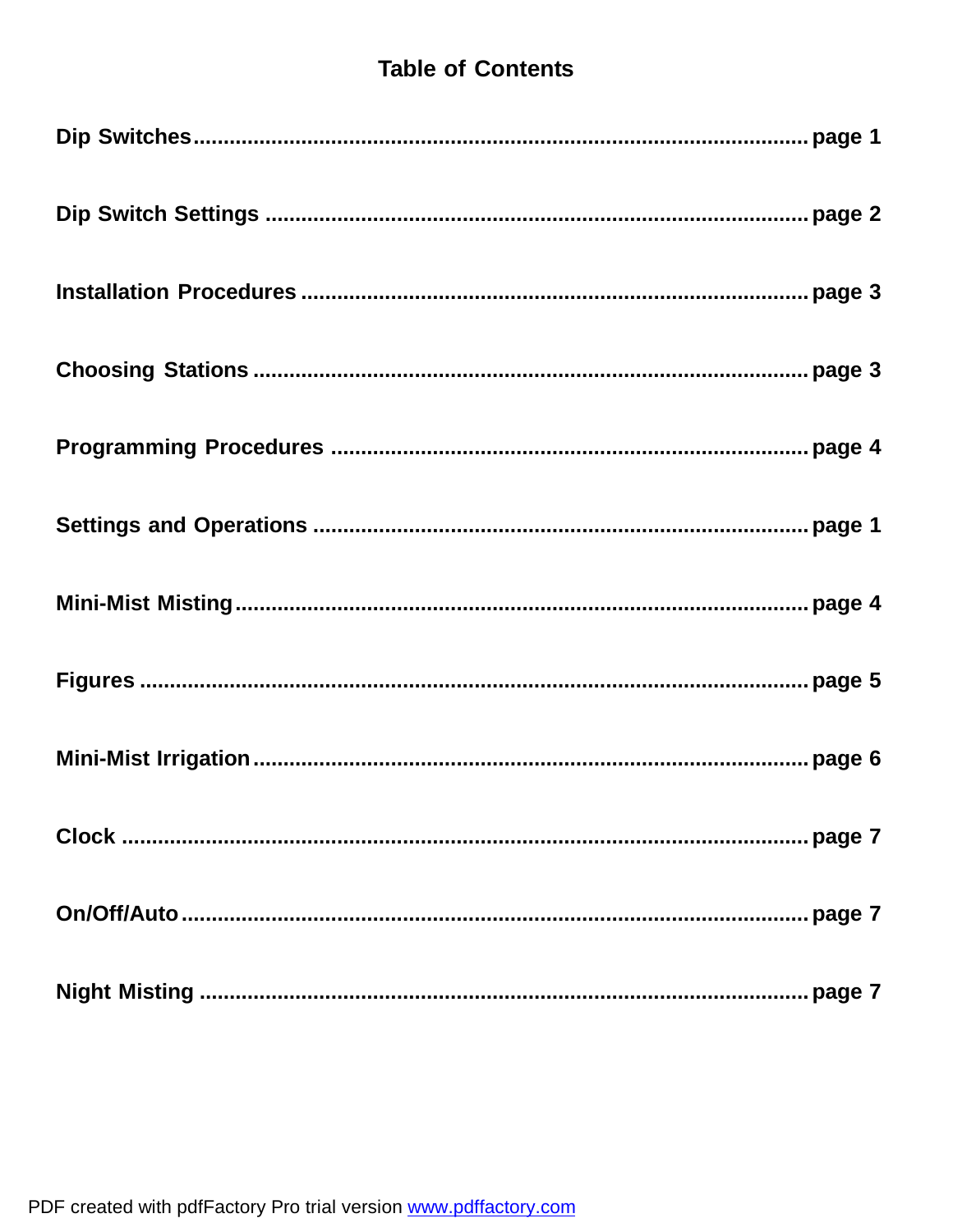## **DIP SWITCHES**

Dip Switches, located on the rear panel of the **MINI-MIST** are numbered from 1-12. Each has an ON and OFF setting (up or down).

Each switch controls a setting for the MINI-MIST system. Refer to page 2 of this manual for correct settings.

If both stations are to be used for MISTING, all switches will be in the OFF (down) position.

**Irrigation Repetitions -** By moving dip switches, the user defines the number of times (up to 4) the irrigation cycle will occur.

**Irrigation Repetitions Off Time -** By moving dip switches, the user can define the OFF (duration between) periods between irrigations.

### *Example: If programming STATION 1.*

User desires irrigation begin at 7:00 am, irrigate for 90 seconds, repeat this procedure 4 times, with 60 minutes **between each irrigation.**

*To perform the above task:*

Note:

**MINI-MIST** must be reset each time Dip Switches are moved, Dip Switches should be set prior to any programming of the **MINI-MIST**. (See System Reset, page 3)

*Refer to chart on page 2.*

**Station Type - Station 1**. For irrigation, Dip Switch #1 in ON position.

**Irrigation Repetitions - STATION 1.** Locate the '4 times' settings. In this instance Dip Switches #3 and #4 are in the ON position.

**Irrigation Repetition Off Time - Station 1**. Locate '60 Minutes'. In this instance Dip Switch #7 is in the ON position and Dip Switch #8 is in the OFF position.

After all Dip Switches are in correct position, System should be reset. Refer to **reset system**, page 3.

After system reset, user defines the 7:00 am start time and the 90 second irrigation period via the front panel toggle switches. Refer to **MINI-MIST IRRIGATION**, page 6 of manual. User should also assure the **MINI-MIST** clock is set to the correct time.

System now programmed. To start **MINI-MIST** , move the RUN/SET toggle to RUN and the STATION 1 toggle switch to AUTO.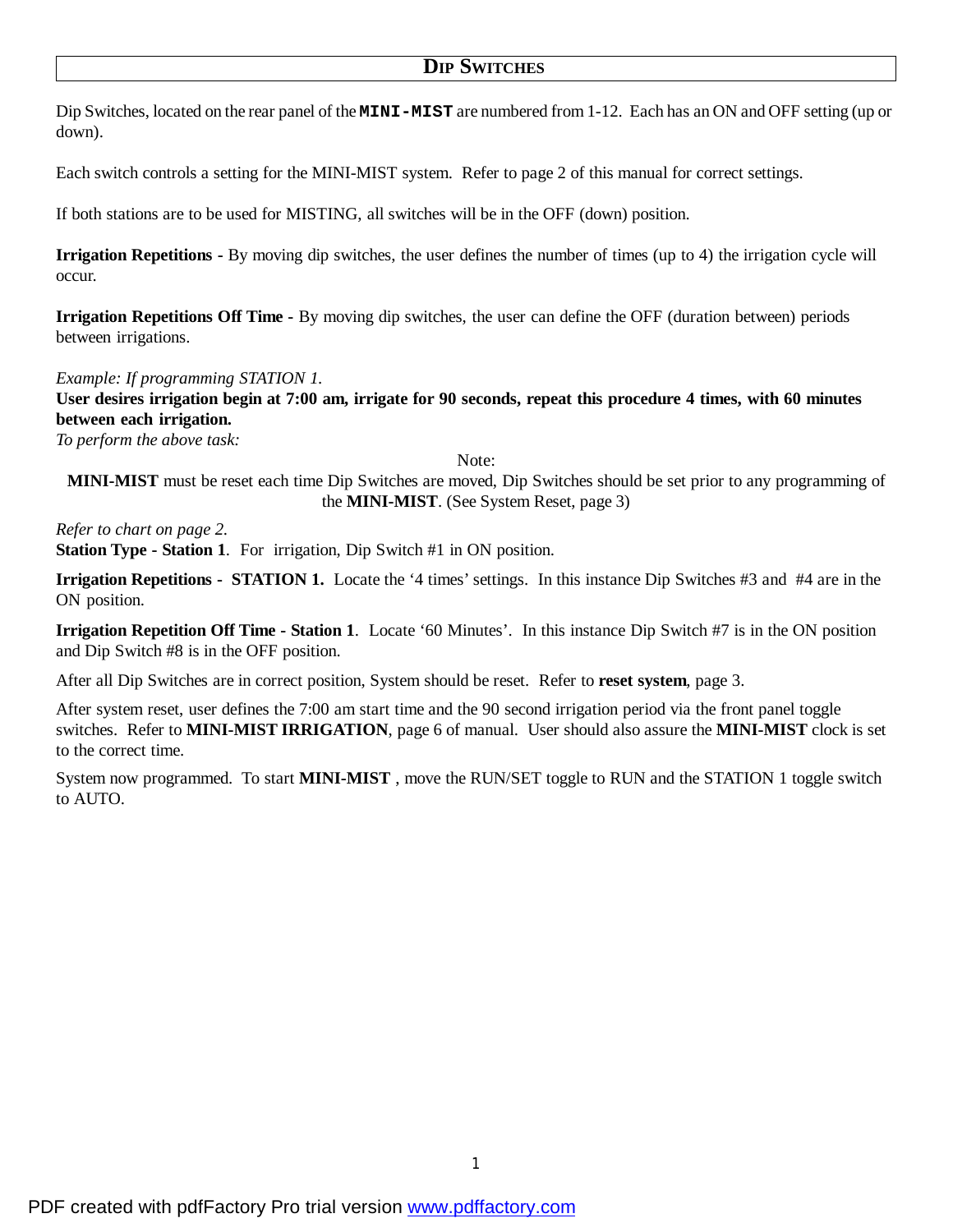# **DIP SWITCH SETTINGS**

| <b>Desired Outcome</b>                                                                           | Dip Switch Setting                                  |  |  |
|--------------------------------------------------------------------------------------------------|-----------------------------------------------------|--|--|
| <b>Station Type - Station 1</b>                                                                  |                                                     |  |  |
| If Misting Station 1                                                                             | Dip Switch $*1 =$ OFF                               |  |  |
| If Irrigation Station 1                                                                          | Dip Switch $#1 = ON$                                |  |  |
| <b>Station Type Station 2</b>                                                                    |                                                     |  |  |
| If Misting Station 2                                                                             | Dip Switch $*2 = OFF$                               |  |  |
| If Irrigation Station 2                                                                          | Dip Switch $*2 = ON$                                |  |  |
| <b>Irrigation Repetitions - Station 1</b>                                                        |                                                     |  |  |
| Allows user to schedule the number of times the Irrigation will occur.                           |                                                     |  |  |
| If more than 'O', use with dip switches $7 & 8$ 8 listed below.                                  |                                                     |  |  |
| If Irrigating repeats 0 time then                                                                | Dip Switch #3OFF/#4 OFF                             |  |  |
| If Irrigating repeats 1 time then                                                                | Dip Switch #3OFF/#4 ON                              |  |  |
| If Irrigating repeats 2 time then                                                                | Dip Switch #3ON/#4 OFF                              |  |  |
| If Irrigating repeats 4 time then                                                                | Dip Switch #3ON/#4 ON                               |  |  |
| <b>Irrigation Off Time - Station 1</b>                                                           |                                                     |  |  |
| Allows user to schedule the amount of OFF time between Irrigation cycles.                        |                                                     |  |  |
| If 10 min. desired between Irrigations then                                                      | Dip Switch #7OFF/#8OFF                              |  |  |
| If 30 min. desired between Irrigations then                                                      | Dip Switch #7OFF/#8ON                               |  |  |
| If 90 min. desired between Irrigations then                                                      | Dip Switch #7ON/#8OFF                               |  |  |
|                                                                                                  |                                                     |  |  |
| If 120 min. desired between Irrigations then                                                     | Dip Switch #7ON/#8ON                                |  |  |
| <b>Irrigation Repetitions - Station 2</b>                                                        |                                                     |  |  |
| Allows user to schedule the number of times the Irrigation will occur.                           |                                                     |  |  |
| If more than 'O', use with dip switches $9 < 10$ listed below.                                   |                                                     |  |  |
| If Irrigating repeats 0 time then                                                                | Dip Switch #5OFF/#6 OFF                             |  |  |
| If Irrigating repeats 1 time then                                                                | Dip Switch #5OFF/#6 ON                              |  |  |
| If Irrigating repeats 2 time then                                                                | Dip Switch #5ON/#6 OFF                              |  |  |
| If Irrigating repeats 4 time then                                                                | Dip Switch #5ON/#6 ON                               |  |  |
| <b>Irrigation Off Time - Station 2</b>                                                           |                                                     |  |  |
| Allows user to schedule the amount of time OFF between Irrigation cycles.                        |                                                     |  |  |
| If 10 min. desired between Irrigations then                                                      | Dip Switch #9OFF/#10OFF                             |  |  |
| If 30 min. desired between Irrigations then                                                      | Dip Switch #9OFF/#10ON                              |  |  |
| If 60 min. desired between Irrigations then                                                      | Dip Switch #9ON/#10OFF                              |  |  |
| If 190 min. desired between Irrigations then                                                     | Dip Switch #9ON/#10ON                               |  |  |
| <b>Night Misting Adjustments</b>                                                                 |                                                     |  |  |
| If no night adjustment then                                                                      | Dip Switch#11 OFF/#12 OFF                           |  |  |
| If ON time 50% value, OFF time 100% value then                                                   | Dip Switch #11 OFF/#12 ON                           |  |  |
| If ON time 25% value, OFF time 100% value then<br>If ON time 50% value, OFF time 200% value then | Dip Switch#11 ON/#12 OFF<br>Dip Switch#11 ON/#12 ON |  |  |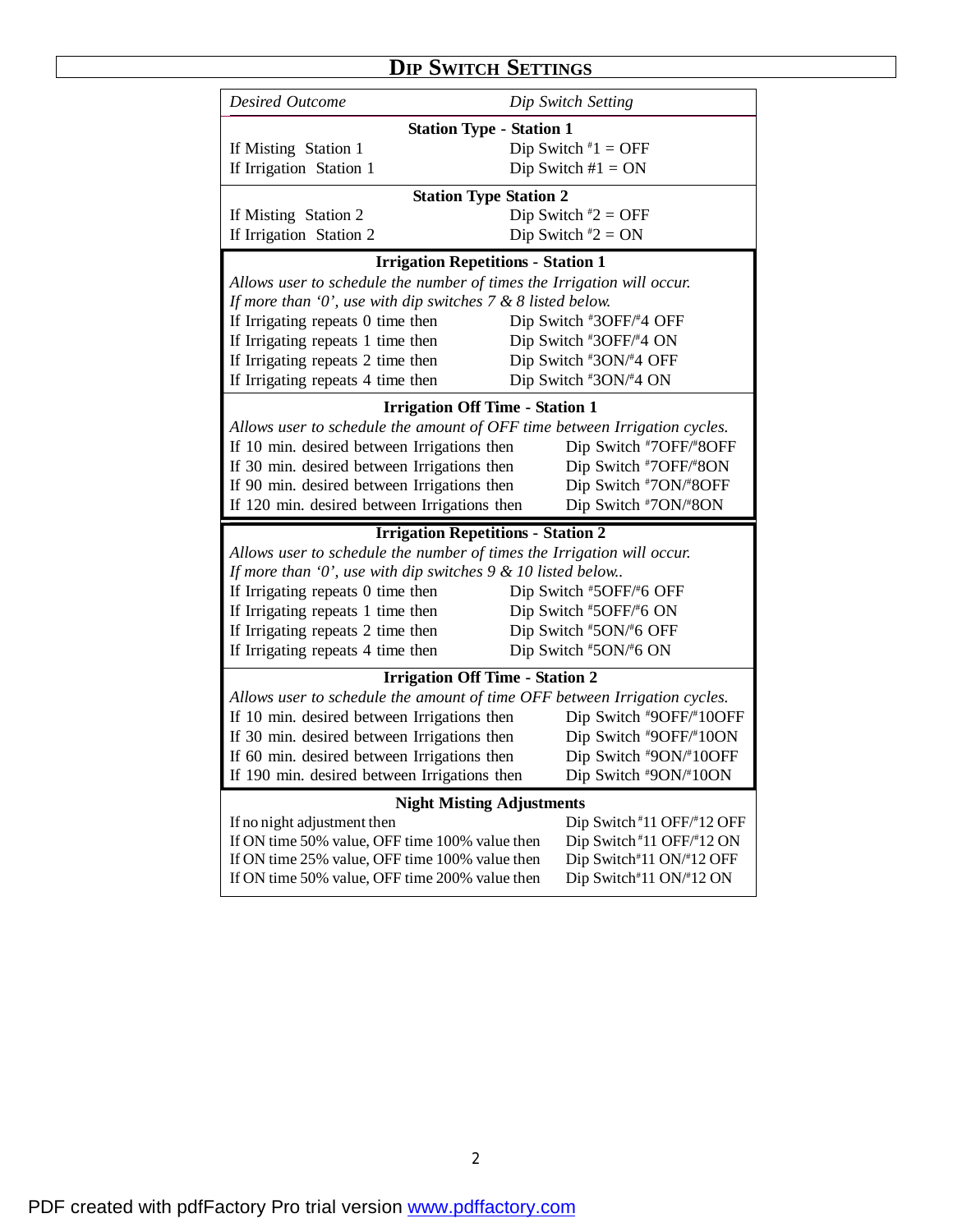# **Installation Procedures**

## *MINI-MIST* **Instruction Guide**

The *MINI-MIST* is a programmable propagation misting and irrigation greenhouse control system. Follow instructions completely to assure proper installation and operation of your *MINI-MIST* system. Read all instructions prior to programming.

### *MINI-MIST* **Power**

Always use stranded wire when connecting cables or conductorsto the actual circuit board ofthe control panel. This will allow flexibility. Use no smaller than #18 gauge stranded wire for all outputs.

### *MINI-MIST* **Dip Switches**

When in misting mode, most operations can be completed via the front control panel. When programming for Irrigation the user will want to set other parameters via Dip Switches, located on the back panel of the *MINI-MIST*. Full Dip Switch explanation can be found on the previous page. The only time Dip Switches will be used for Misting, is in the Night Misting Adjustments. Set Dip Switches prior to mounting.

### *MINI-MIST* **Mounting**

Mount your *MINI-MIST* in an accessible location. Make sure the location is free of vibration and in close proximity to devices being controlled. Always consider voltage drop of electrical current when locating the *MINI-MIST*. Securely mount your *MINI-MIST*. If operations will occur during the night and light sensitive photo cell will be used, be sure to avoid direct incandescent light on photo cell during the evening.

## **Choosing Stations**

Prior to any operation, the system user must make the designation of STATION 1 and STATION 2. Each station may be set for Misting or Irrigation. Within irrigation, the user mayset a number of variables utilizing Dip Switches. Instructionsfor desired settings can be found on '**Dip Switch Settings'** page 2.

**Misting** – In the misting mode, the user can define the amount of time misting will occur during a designated time period. When programming misting, two operations are necessary. The first operation sets the time of day for the program to begin and end. The second operation will define the time lengths and/or waiting time between operations.

For example: From 10:00 am to 3:00 pm, the misting operation can be turned on every 'X' minutes for a predeter*mined amount of time up to 120 seconds.*

**Irrigation** – In the irrigation mode, the user can define an irrigation starting time and multiple irrigation cycles within that given period. User can also define operation days. When programming irrigation, front panel programming as well as Dip Switches are utilized. For example: Irrigation can be turned on at 'X' hour (AM or PM), run for a period of time, and then turn off. (maximum 120 minutes). The user can also have the irrigation repeat itself, 0, 1,2 or 4 times with a 10, 30, 60 or 90 *minute delay between irrigations. Operator can also define every day, every second day, or every third day.*

## **System Reset**

#### *IMPORTANT*: **Each time changes are made to Dip Switches,** *MINI-MIST* **must be reset and reprogrammed.**

**To reset system**: Hold down the RUN/SET and the VALUE toggle switches until the LCD image disappears from the screen (about 10 seconds). Release switches. *MINI-MIST* will reset itself within 5 seconds. *see figure A*



*figure A*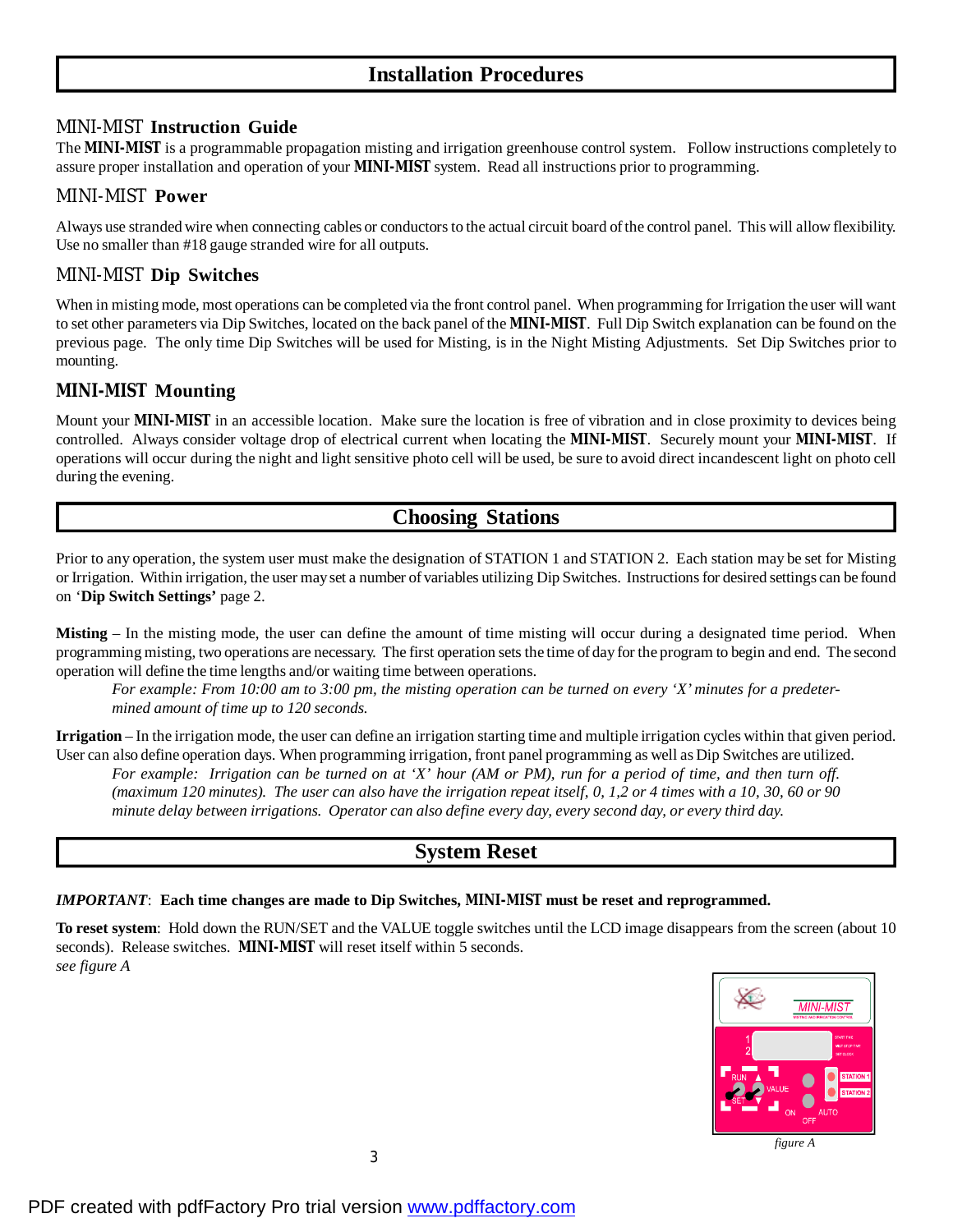# **Programming Procedures**

### **MINI-MISTLayout**

The **MINI-MIST**was created for easyuser programming. The following highlightsthe front panel ofthe **MINI-MIST**system. Refer to setting and operation for details. *see figure B*

**SET**– Use this position to program your **MINI-MIST**or update settings

**RUN** – After programming times have been established, move toggle to RUN to execute.

**VALUE** – When in programming (SET) mode, this switch will change the desired values. Value up increasesthe display while value down decreases the display.

**STATION 1** – When lit, STATION 1 is in progress.

**STATION 2** – When lit, STATION 2 is in progress.

**ON/OFF/AUTO** – Throw these switches to control individual stations. Selects Manual ON/OFF or Automatic Mode

LCD **DISPLAY** – Located in the upper portion of the **MINI-MIST**, the LCD DISPLAY will visually display the current status of the system. The 'Start Time, Mid Stop Time, and Set Time will be explained later.

## **Settings and Operations**

Follow the settings and operations section to assure your **MINI-MIST** system works correctly. Before making any settings, be sure your **MINI-MIST**systemhaspower.

To program the **MINI-MIST** system, the RUN/SETandVALUE toggles will be used.

The RUN/SET and VALUE toggle switches are single pull. They will move back to original position after each throw. The LCD DISPLAY will display status of each operation.

## **MINI-MIST Misting**

## DIP SWITCH IN OFF POSITION OF DESIRED STATION. REMEMBER TO RESET SYSTEM AFTER DIP SWITCH CHANGES. **SETTING HOURS OF MISTING OPERATIONS**

Setting the hour of day to *begin* misting of STATION 1.*see figure 1*

Flip the RUN/SET toggle switch to SET. The LCD DISPLAYwill display a lighted bar next to STATION 1 indicating station to be programmed. A statuslight will be displayed next to start time. An flashing hour will be displayed indicating a random hour of day. To change the hour of day you wish STATION 1 misting to begin, use the VALUE toggle switch, up or down.

Setting the minute to begin misting of STATION 1. *see figure 2*

Flip the RUN/SET toggle one more time to SET. The minutes will now flash. Use the toggle to set the correct minute you wish to have the misting begin.

Setting day or evening to begin misting of STATION 1. *see figure 3*

Flip the RUN/SET toggle one more time to SET. An 'A" or 'P' will now flash. Use the toggle to set AM or PM. (Value up  $= AM$ , value down  $= PM$ ).

Set the hour of day to *conclude* misting operations of STATION 1. *see figure 4*

Flip the RUN/SET toggle switch to SET. The LCD DISPLAYwill display a lighted bar next to STATION 1 indicating station to be programmed. A status light will be displayed next to MIST STOP CLOCK. A flashing hour will be displayed indicating a random hour of day. To change the hour of day you wish STATION 1 misting to stop, use the VALUE toggle switch, up or down.

Set the minute to *conclude* misting of STATION 1. *see figure 5* Flip the RUN/SET toggle one more time to SET. The minutes will now flash. Use the toggle to set the correct minute you wish to have the misting stop.

Set day or evening to *conclude* misting STATION 1. *see figure 6* Flip the RUN/SET toggle one more time to SET. An 'A" or 'P' will now flash. Use the toggle to set AM or PM. (Value up  $= AM$ , value down  $= PM$ ).



*figure B*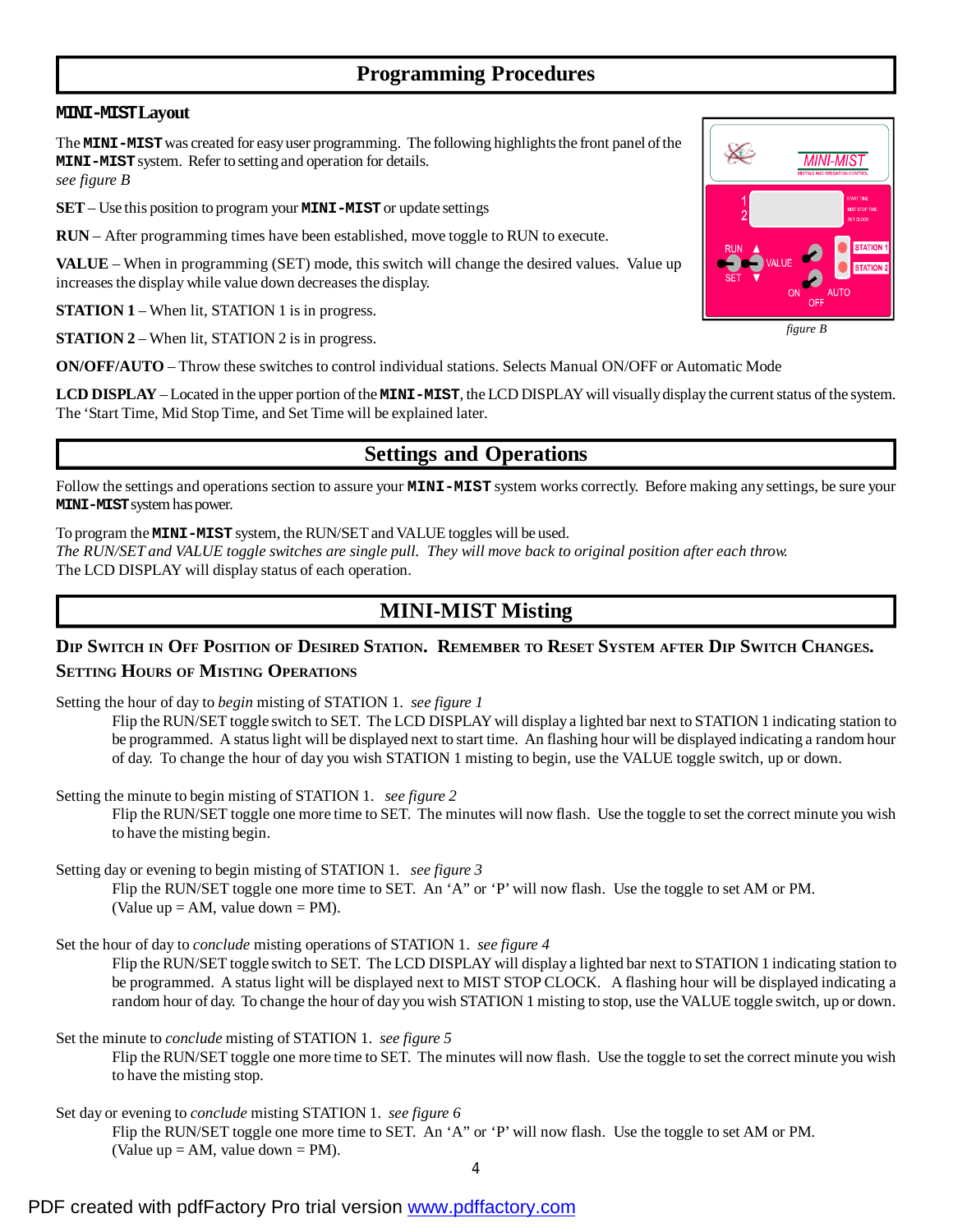# *Refer to these Figures When Programming MINI-MIST*









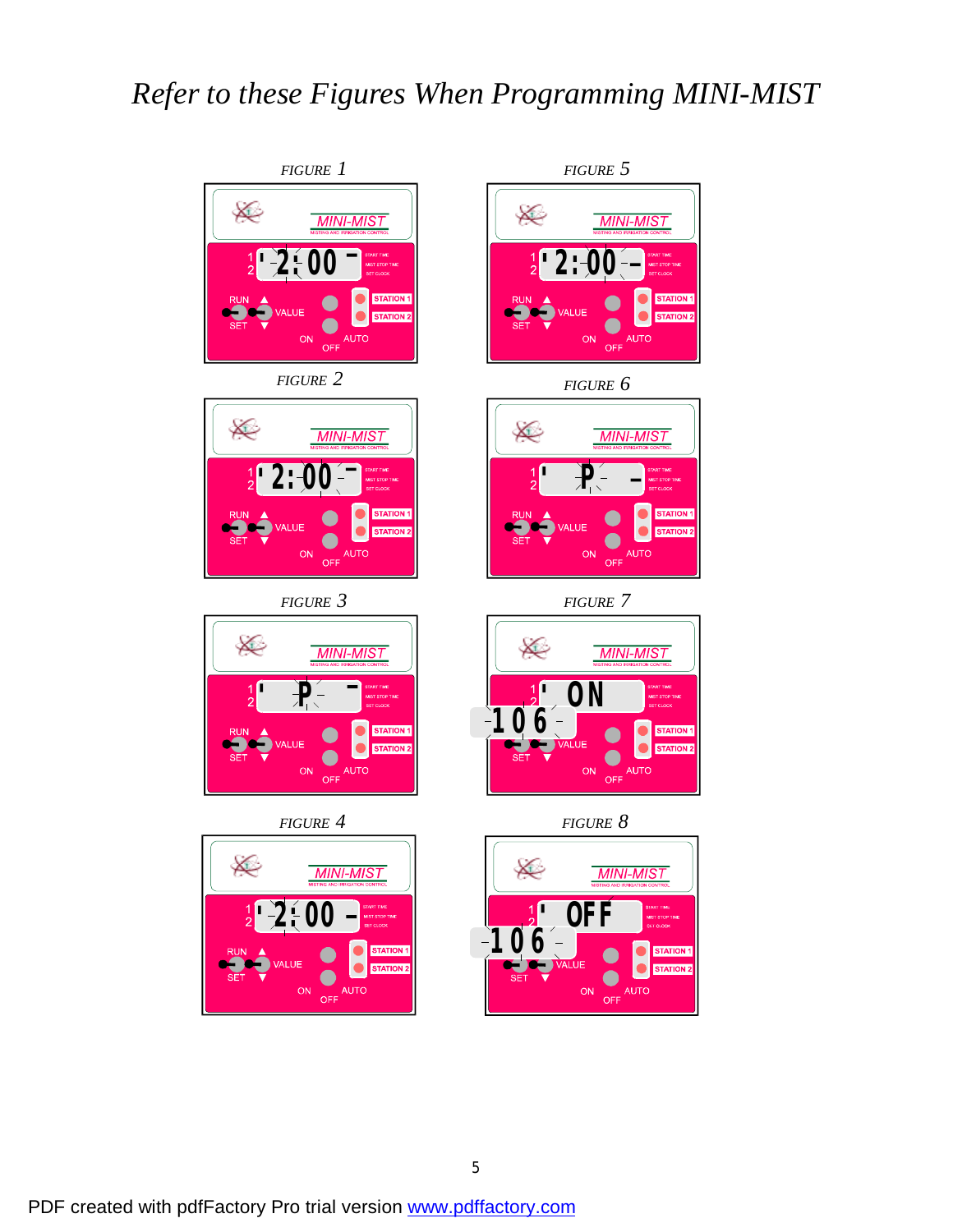### **MINI-MIST MISTING, CONT.**

## **SETTING DURATION OF MISTING OPERATION**

Set duration 'ON' period *(up to 120 seconds of continuous misting). see figure 7*

Flip the RUN/Set toggle switch to SET. The LCD DISPLAY will display a lighted bar next to STATION 1. The word 'ON'will appear on screen for approximately 2 seconds and then disappear revealing a blinking time.

Use the VALUE toggle switch to change to desired length of misting time. (Maximum time length: 120 minutes).

Set duration 'OFF' period *(length of time between misting). see figure 8*

Flip the RUN/Set toggle switch to SET. The LCD DISPLAY will display a lighted bar next to STATION 1. The word 'OFF'will appear on screen for approximately 2 seconds and then disappear revealing a blinking time.

Use the VALUE toggle switch to change to desired length of time between misting periods.

Set Internal Clock (*see set clock, page 7)*

### **If Misting is desired for STATION 2, repeat the above steps.**

Toggle to STATION 2. If Misting is different during evening hours, refer to Night Misting on page 7 and Dip Switch page 2.

# **MINI-MIST IRRIGATION**

### **SET DIP SWITCHES FOR STATION 1 AND/OR 2.**

## **SET START TIME OF IRRIGATION**

*The user sets the start time, length of irrigation & days of operation. The number of watering periods and length between irrigations are set via Dip Switches.*

> *Note: Any Dip Switches changes require system reset. See Reset System, page 3*

Setting Station hour to *begin* Irrigation STATION 1. *see figure 1*

Flip the RUN/SET toggle switch to SET. The LCD DISPLAYwill display a lighted bar next to STATION 1 indicating station to be programmed. A statuslight will be displayed next to start time. An flashing hour will be displayed indicating a random hour of day. To change the hour of day you wish STATION 1 Irrigation to begin, use the VALUE toggle switch, up or down.

Setting the minute to begin Irrigation of STATION 1. *see figure 2*

Flip the RUN/SET toggle one more time to SET. The minutes will now flash. Use the toggle to set the correct minute you wish to have the Irrigation begin.

Setting day or evening to begin Irrigation of STATION 1. *see figure 3* Flip the RUN/SET toggle one more time to SET. An 'A" or 'P' will now flash. Use the toggle to set AM or PM.

## **SET DAYS OF IRRIGATION**

Mini-Mist Irrigation allows the operator to select days of operation. User can select 'ALL' days, every '2nd' day, or every '3rd' day.

Flip the RUN/SET toggle to SET. The word DAY will appear for approximately 2 seconds and disappear. The word 'ALL'will appear. Toggle to desired irrigation setting

**ALL=** Irrigation every day. **2nd =** Irrigation every other day. **3rd =** Irrigation every third day

## **SETTING DURATION OF IRRIGATION**

Set duration 'ON' period *(up to 120 minutes of Irrigation). see figure 7*

Flip the RUN/Set toggle switch to SET. The LCD DISPLAY will display a lighted bar next to STATION 1. The word 'ON'will appear on screen for approximately 2 seconds and then disappear revealing a blinking time.

Use the VALUE toggle switch to change to desired length of misting time. (Maximum time length: 120 minutes).

Set Internal Clock (*see set clock, page 7)*